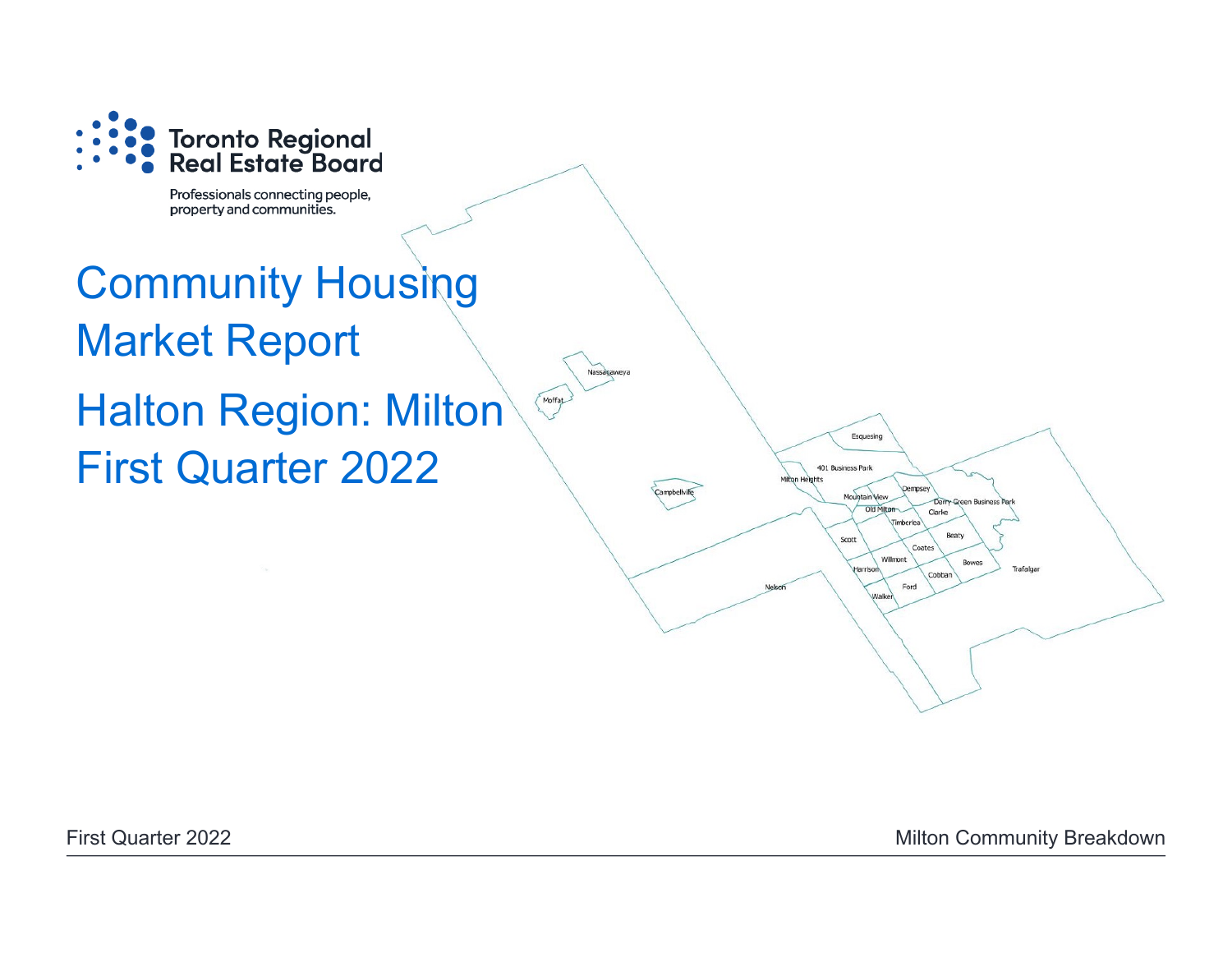# SUMMARY OF EXISTING HOME TRANSACTIONS MILTON COMMUNITY BREAKDOWN

| <b>Community</b>          | <b>Sales</b>    | <b>Dollar Volume</b> | <b>Average Price</b> | <b>Median Price</b> | <b>New Listings</b> | <b>Active Listings</b>    | Avg. SP/LP | Avg. DOM        |
|---------------------------|-----------------|----------------------|----------------------|---------------------|---------------------|---------------------------|------------|-----------------|
| 401 Business Park         | $\mathbf 0$     |                      |                      |                     | $\mathbf 0$         | $\mathbf{1}$              |            |                 |
| Beaty                     | 72              | \$93,660,582         | \$1,300,841          | \$1,285,000         | 118                 | 24                        | 115%       | 6               |
| <b>Bowes</b>              | $\mathbf 0$     | $\sim$               | $\sim$ $ \sim$       | $\sim$ $-$          | $\mathbf 0$         | $\mathbf 0$               | $\sim$     | $\sim$          |
| <b>Bronte Meadows</b>     | 17              | \$17,945,475         | \$1,055,616          | \$950,000           | 21                  | $\overline{2}$            | 120%       | 8               |
| <b>Brookville</b>         | $5\phantom{.0}$ | \$13,338,269         | \$2,667,654          | \$2,900,000         | $\overline{7}$      | $\mathbf{3}$              | 113%       | 14              |
| Campbellville             | 6               | \$9,710,700          | \$1,618,450          | \$1,658,850         | 18                  | 10                        | 120%       | 6               |
| Clarke                    | 64              | \$78,100,925         | \$1,220,327          | \$1,262,500         | 113                 | 19                        | 115%       | $\sqrt{5}$      |
| Coates                    | 33              | \$46,534,217         | \$1,410,128          | \$1,490,000         | 61                  | 17                        | 117%       | 6               |
| Cobban                    | 28              | \$37,054,488         | \$1,323,375          | \$1,268,344         | 60                  | 13                        | 115%       | 8               |
| Dempsey                   | 68              | \$72,240,187         | \$1,062,356          | \$999,495           | 96                  | 17                        | 117%       | $\overline{7}$  |
| Derry Green Business Park | $\mathbf 0$     | $\sim$               | $\sim 100$           | $\sim$ $ \sim$      | $\mathbf 0$         | $\mathbf 0$               | $\sim$     |                 |
| Dorset Park               | 11              | \$13,641,000         | \$1,240,091          | \$1,250,000         | 25                  | 9                         | 124%       | 5               |
| Esquesing                 | $\mathbf{1}$    | $\sim$               | \$0                  | $\sim$              | $\mathbf{1}$        | $\pmb{0}$                 | $0\%$      | $7\overline{ }$ |
| Ford                      | 69              | \$98,622,200         | \$1,429,307          | \$1,438,000         | 118                 | 22                        | 116%       | 5               |
| Harrison                  | 62              | \$85,288,385         | \$1,375,619          | \$1,375,000         | 112                 | 22                        | 117%       | $6\phantom{1}$  |
| Milton Heights            | 3               | \$5,006,000          | \$1,668,667          | \$1,700,000         | 3                   | $\mathbf{1}$              | 129%       | 10              |
| Moffat                    | $\pmb{0}$       |                      |                      |                     | $\mathsf 3$         | $\ensuremath{\mathsf{3}}$ |            |                 |
| Mountain View             | $\pmb{0}$       | $\sim$               | $\sim$               | $\sim$              | $\mathsf 0$         | 0                         | $\sim$     |                 |
| Nassagaweya               | $7\overline{ }$ | \$14,770,720         | \$2,110,103          | \$2,300,000         | 11                  | $\,6\,$                   | 99%        | 22              |
| Nelson                    | 0               |                      |                      |                     | $\mathbf 0$         | 0                         | $\sim$     |                 |
| Old Milton                | 31              | \$37,908,097         | \$1,222,842          | \$1,200,000         | 45                  | $\overline{7}$            | 116%       | $9\,$           |
| Scott                     | 44              | \$65,451,558         | \$1,487,535          | \$1,379,000         | 94                  | 23                        | 119%       | 6               |
| Timberlea                 | 27              | \$30,452,110         | \$1,127,856          | \$1,100,000         | 37                  | 8                         | 122%       | $5\phantom{.0}$ |
| Trafalgar                 | $\mathbf{1}$    |                      | \$0                  |                     | $\overline{4}$      | 4                         | 0%         | 5               |
| Walker                    | $5\phantom{.0}$ | \$5,788,000          | \$1,157,600          | \$1,133,000         | $\overline{7}$      | $\mathbf 0$               | 124%       | 3               |
| Willmott                  | 63              | \$80,750,643         | \$1,281,756          | \$1,225,000         | 114                 | 18                        | 116%       | 6               |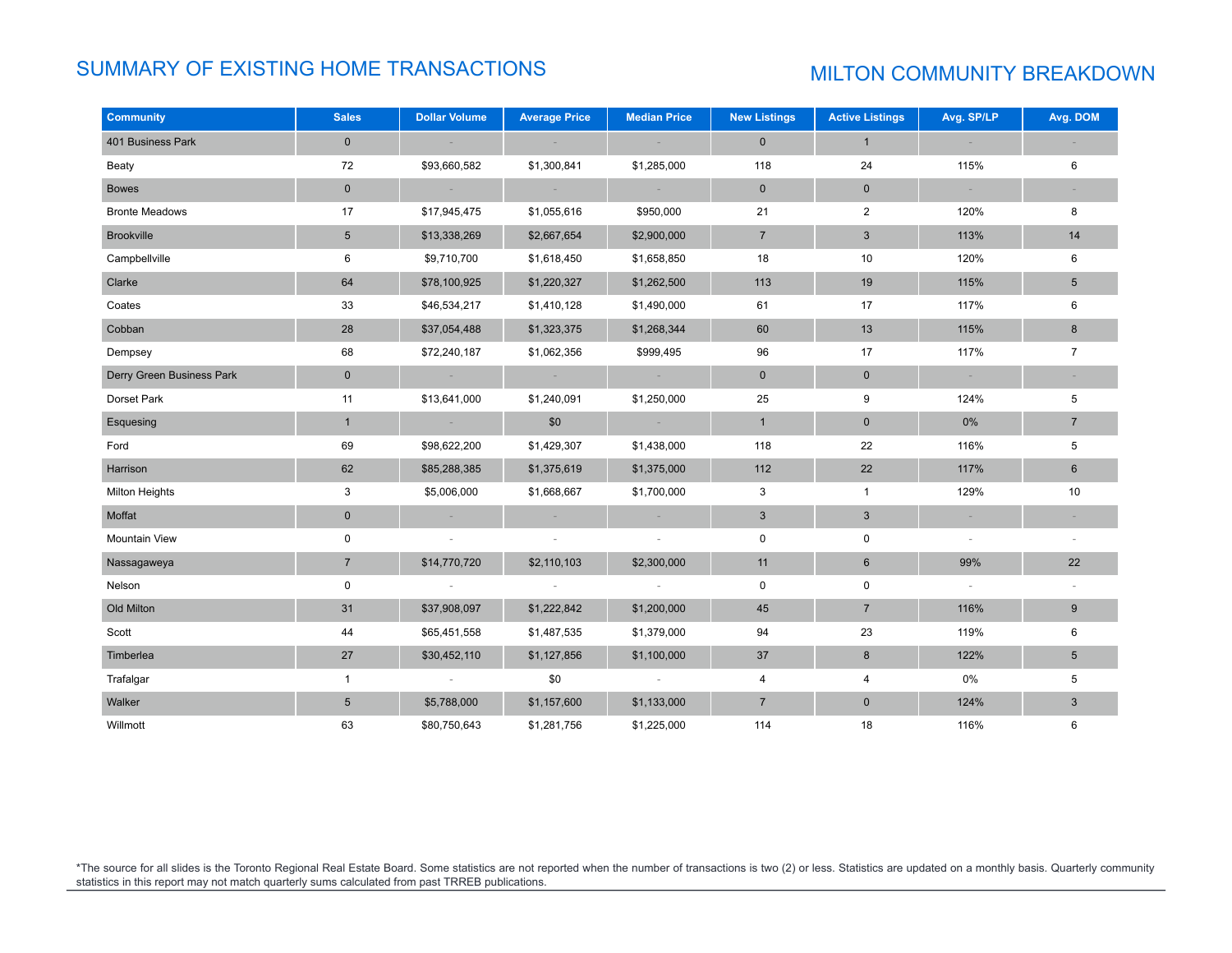Average/Median Selling Price (,000s)\*

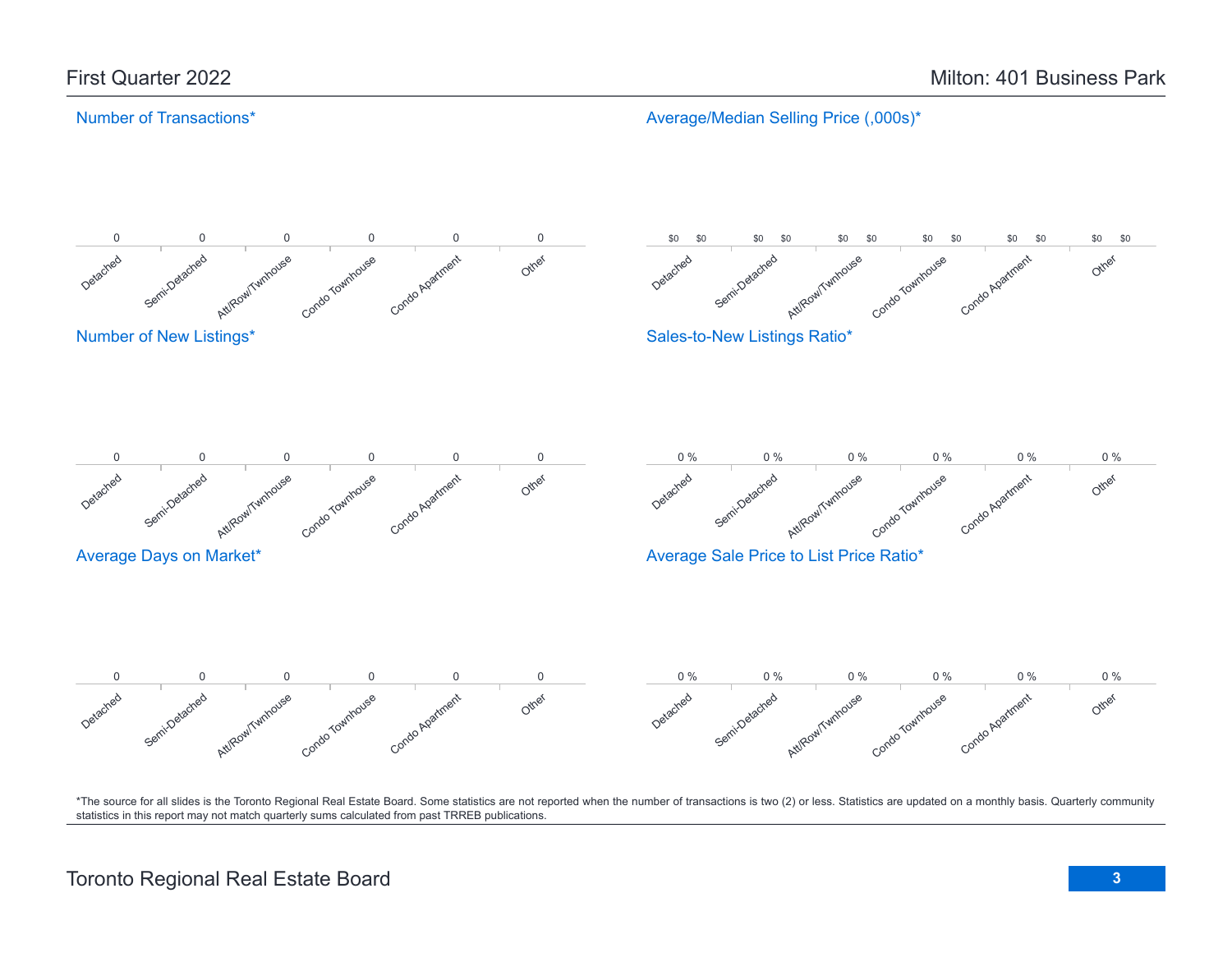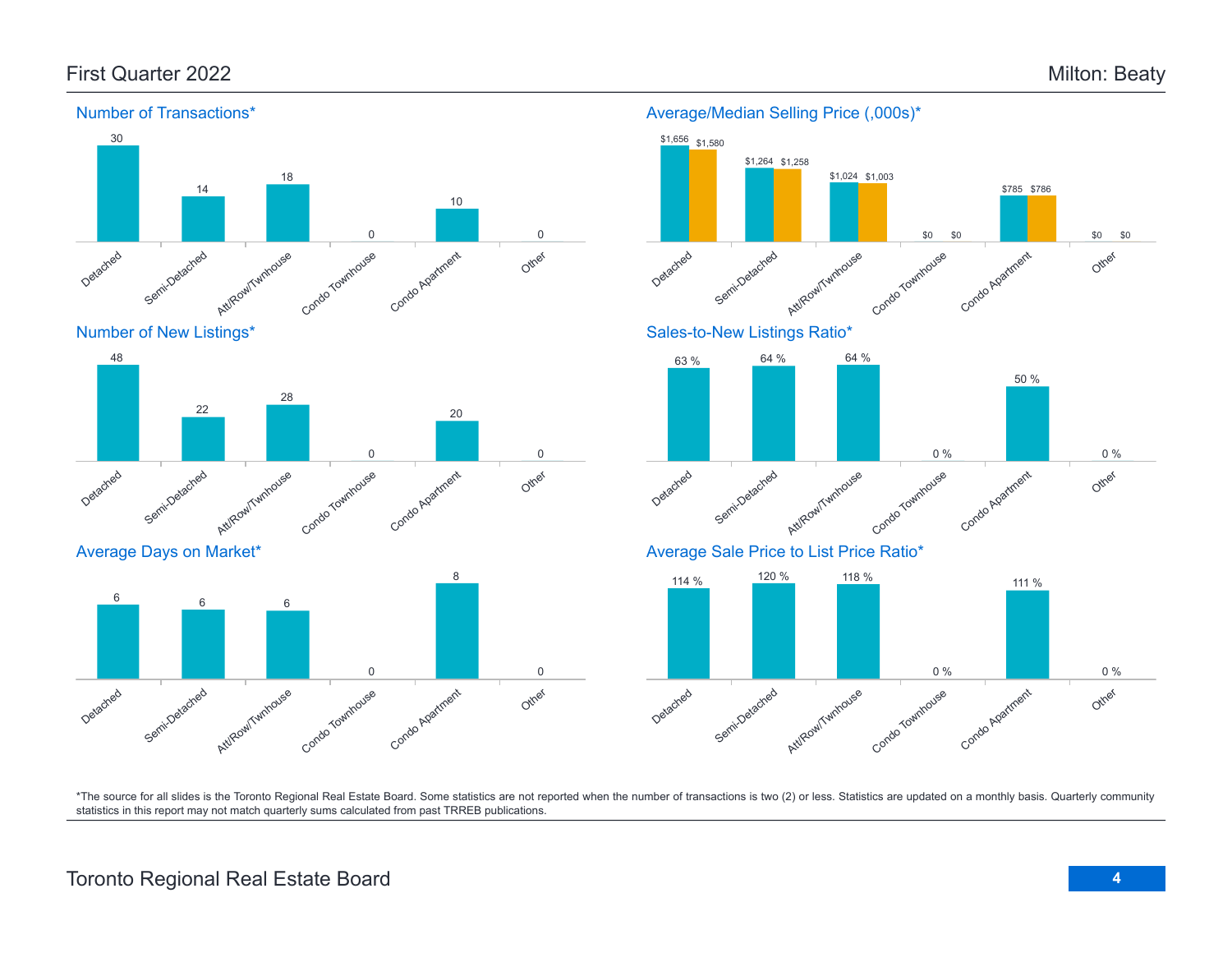Average/Median Selling Price (,000s)\*

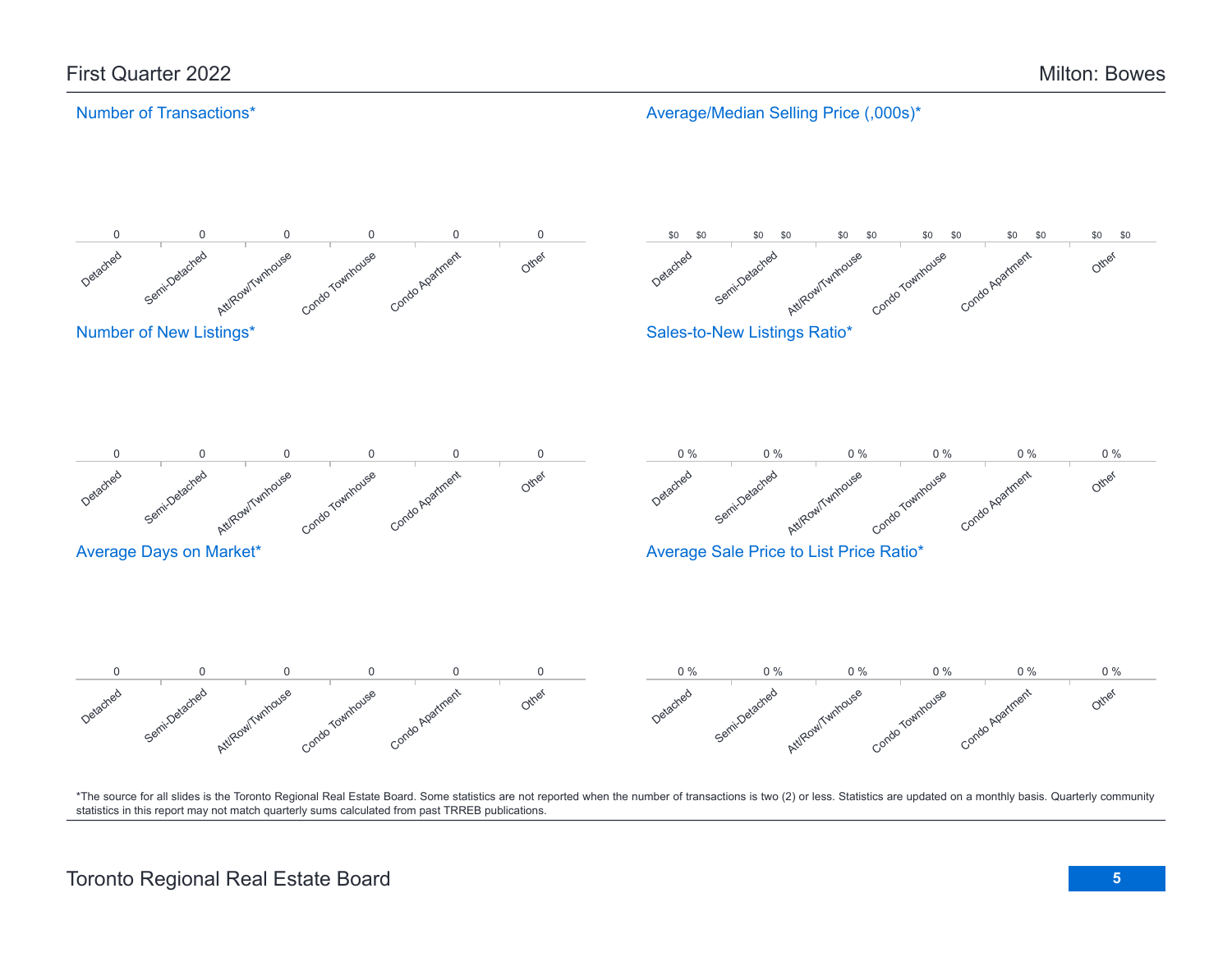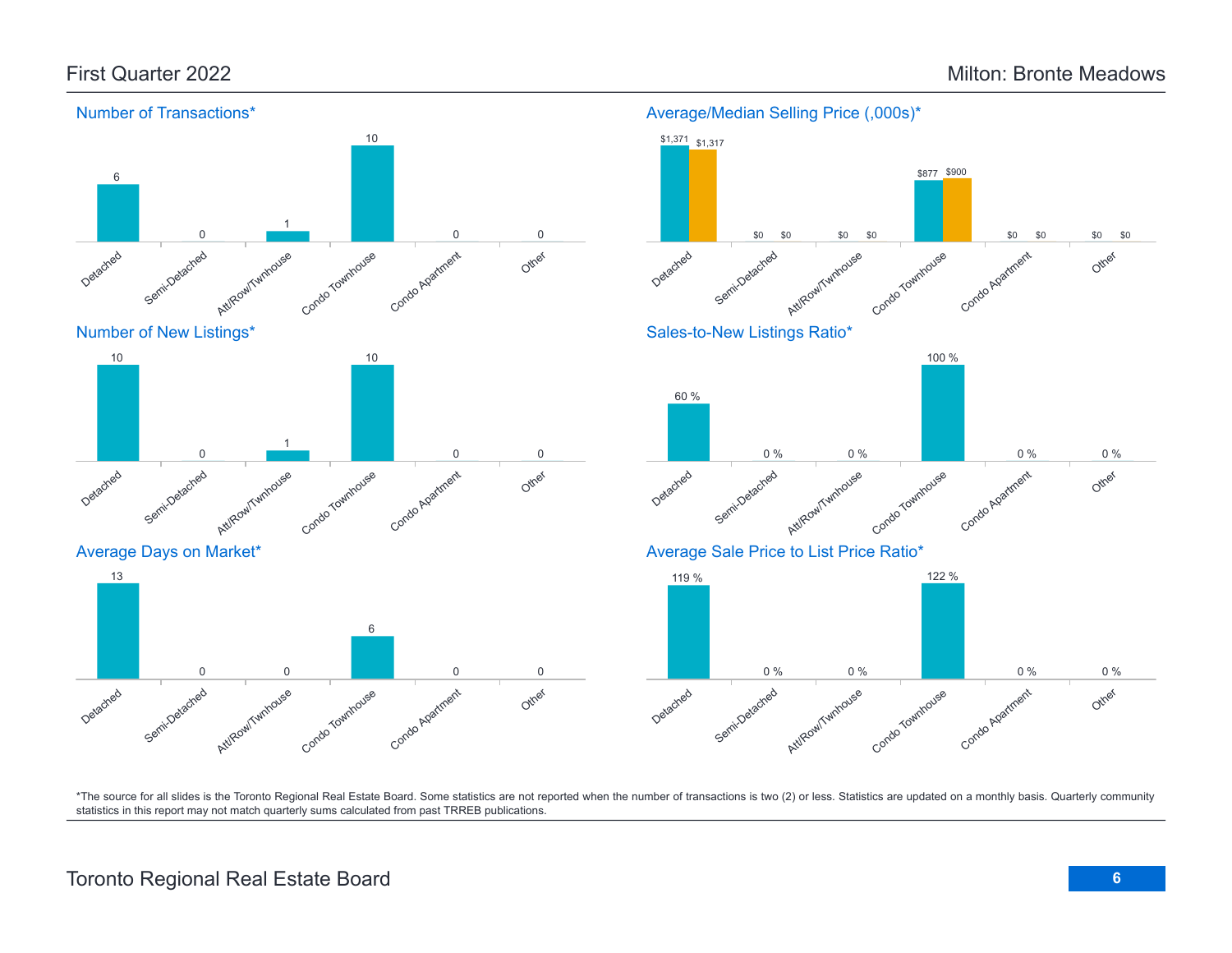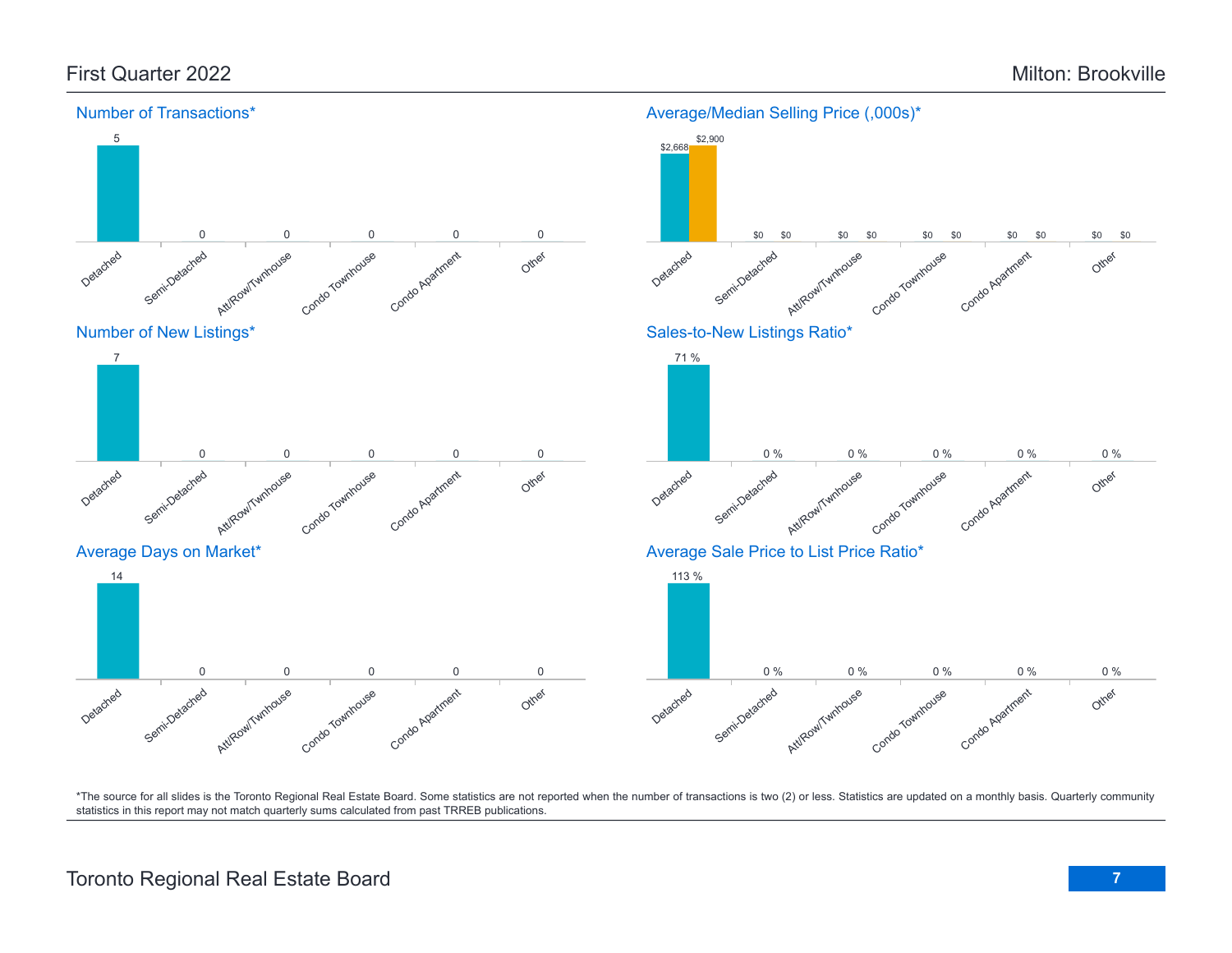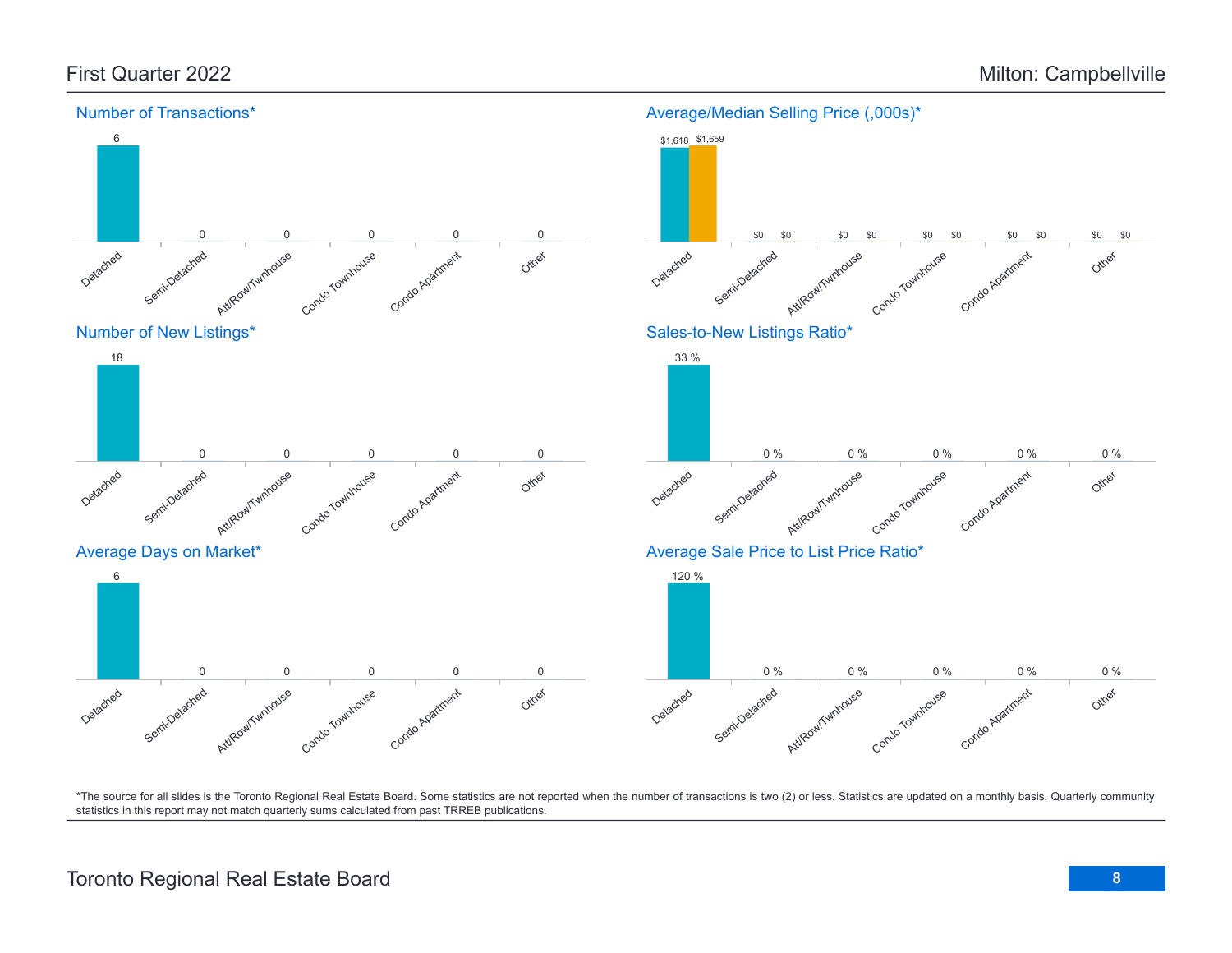\$0

0 %

0 %

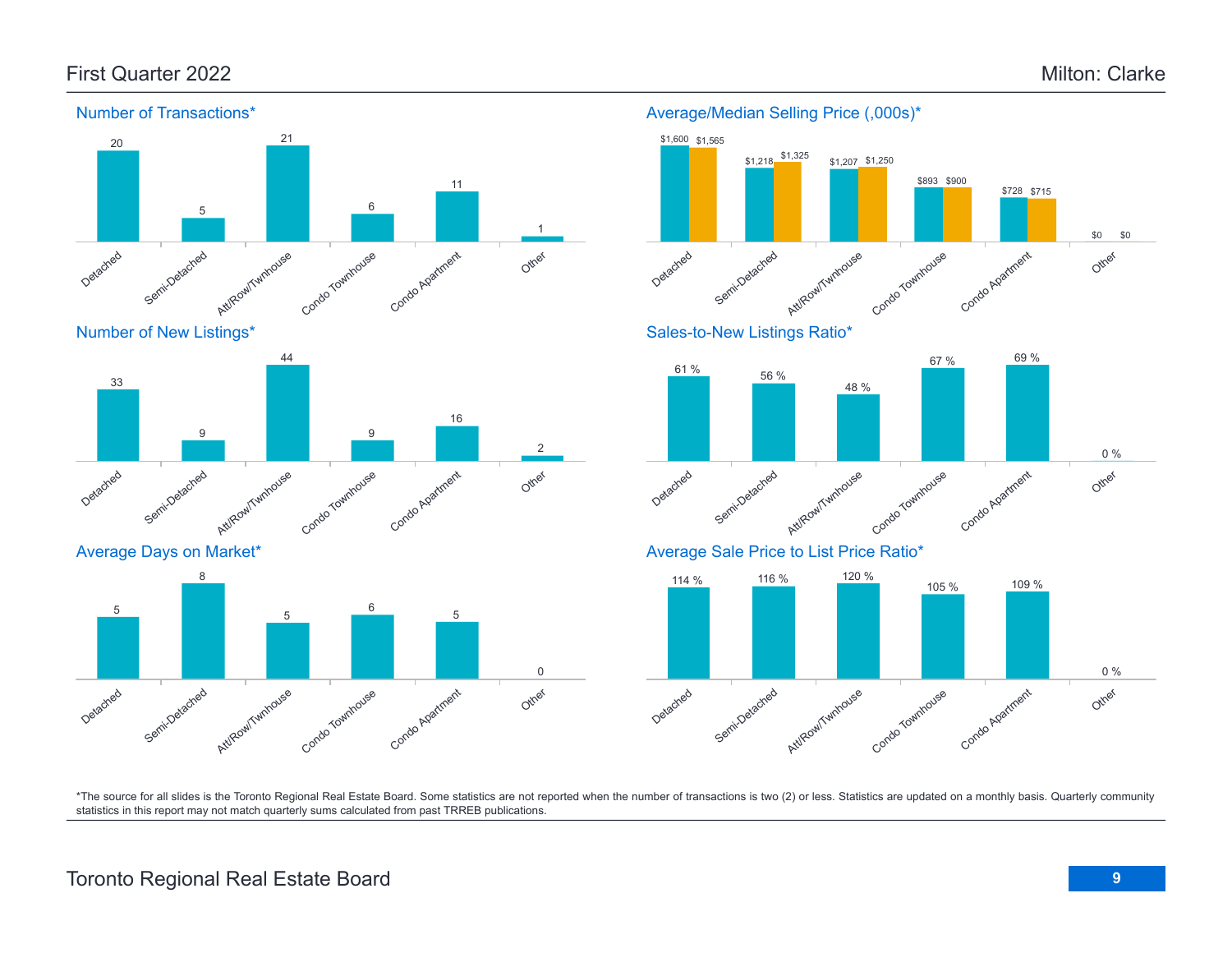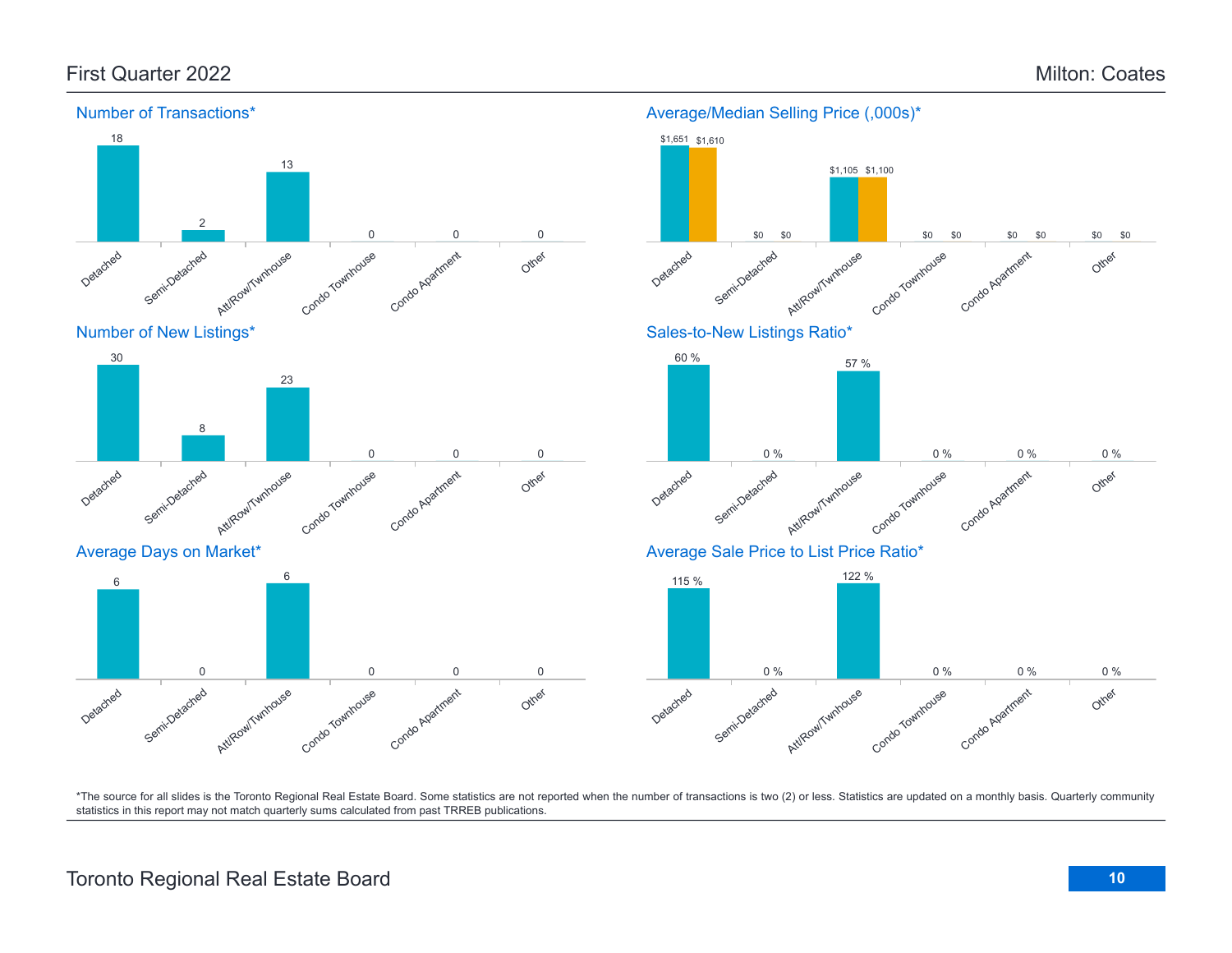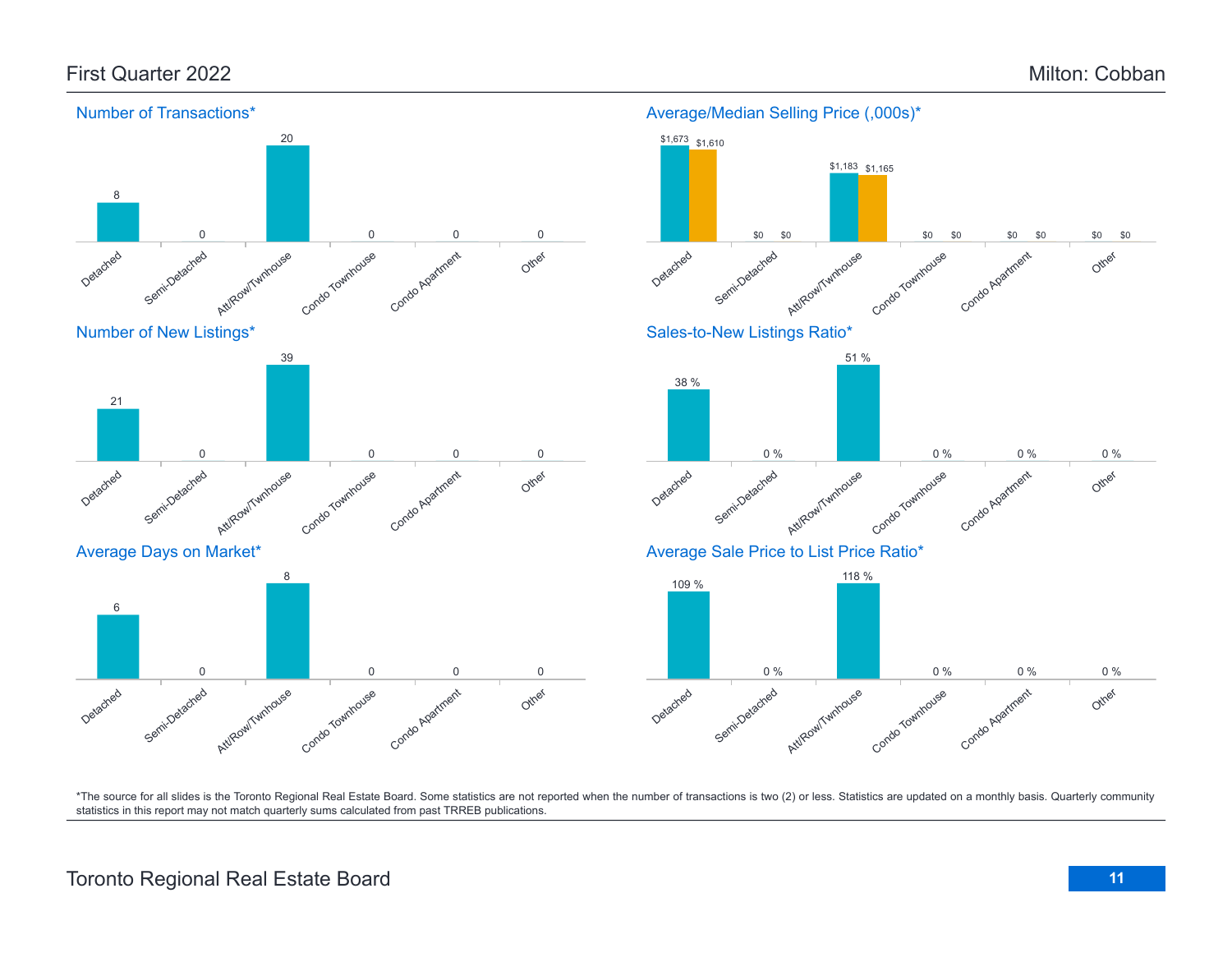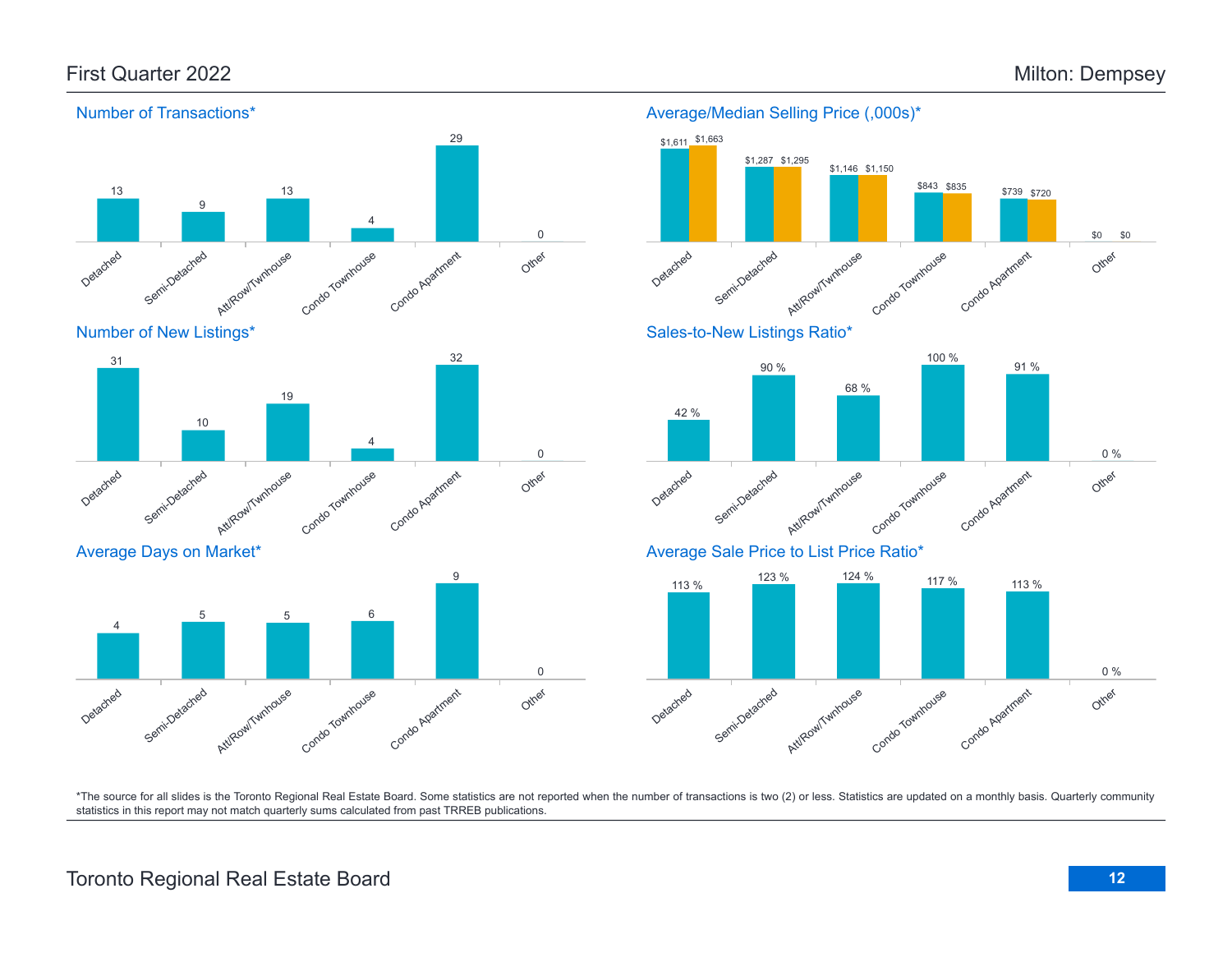Average/Median Selling Price (,000s)\*

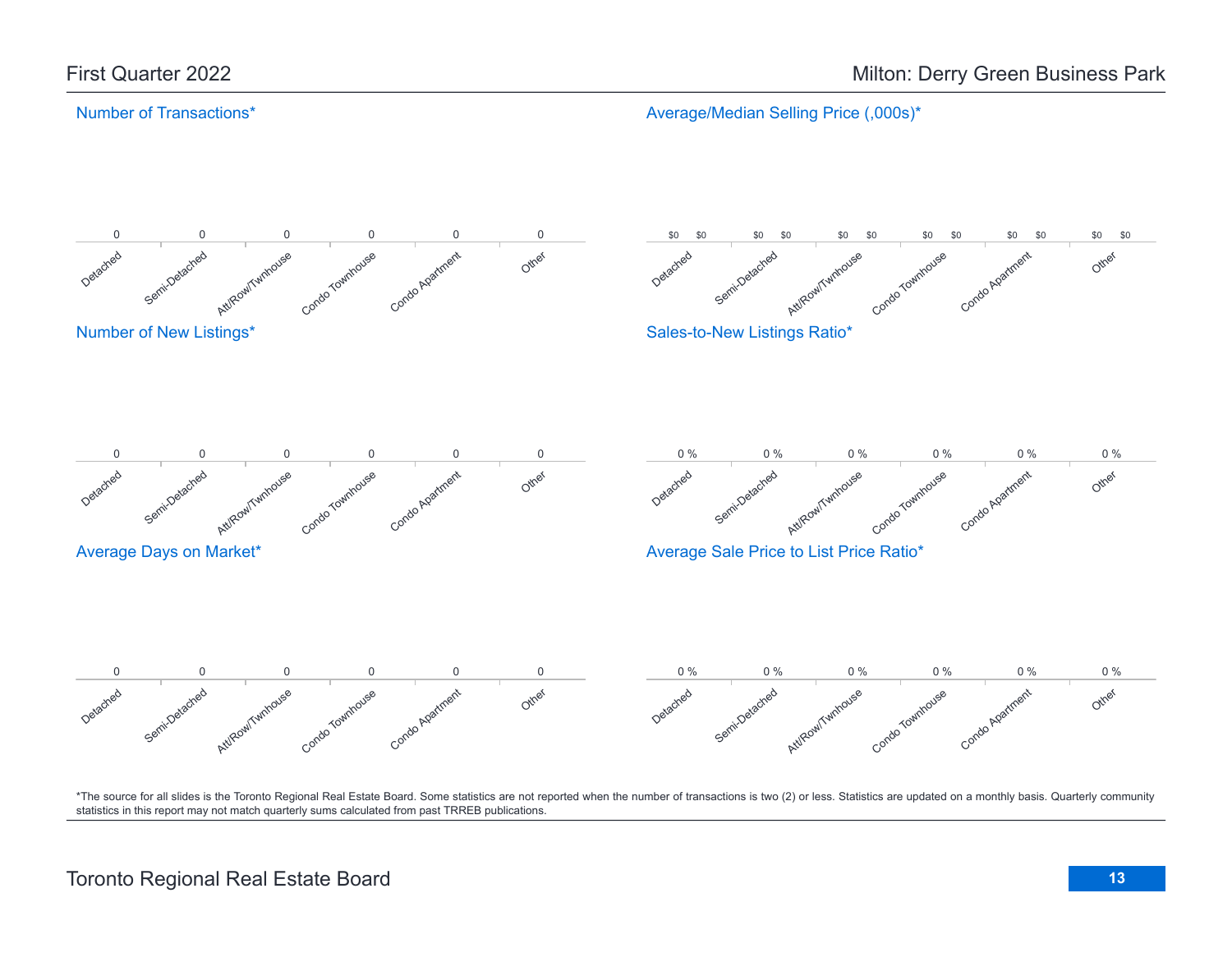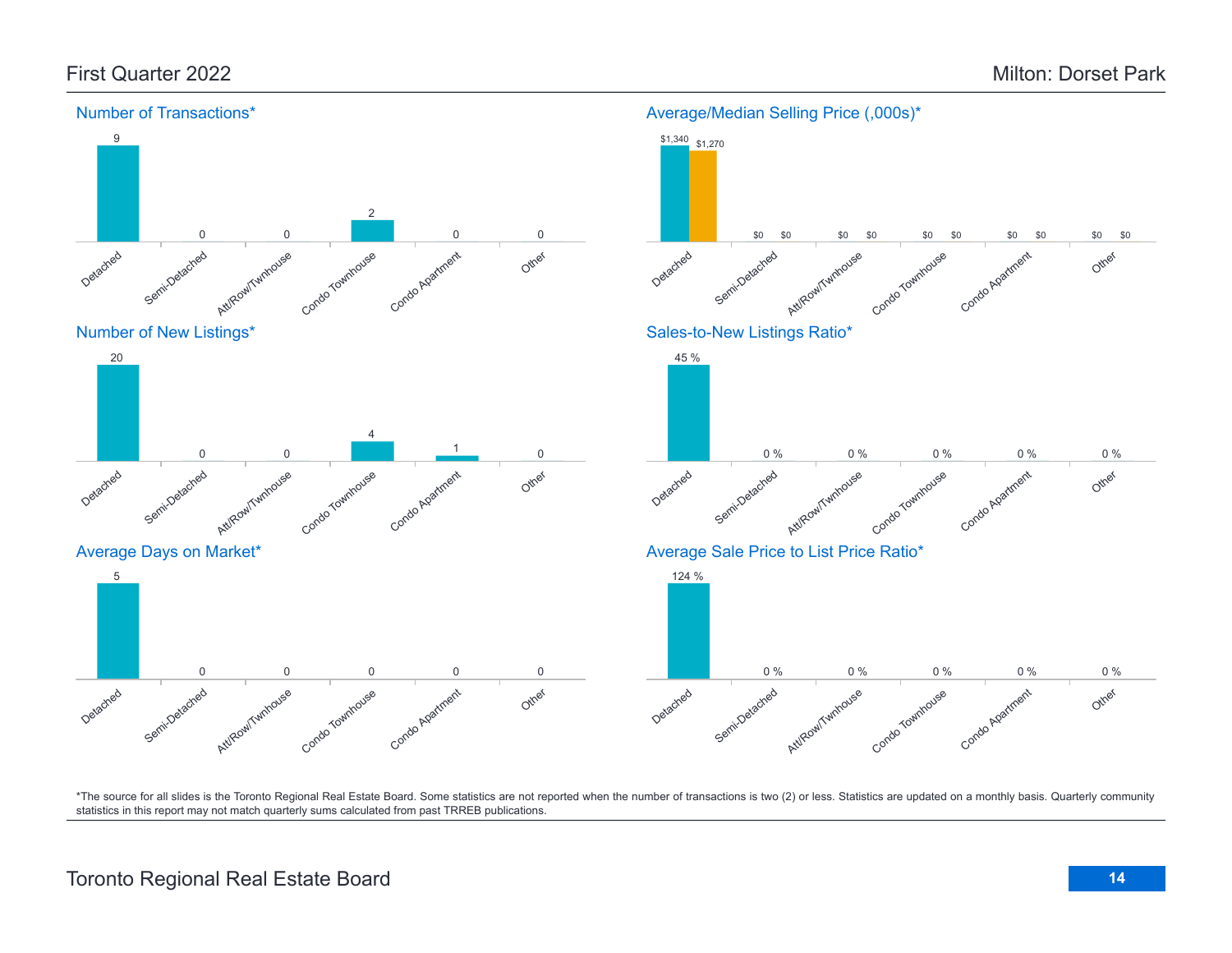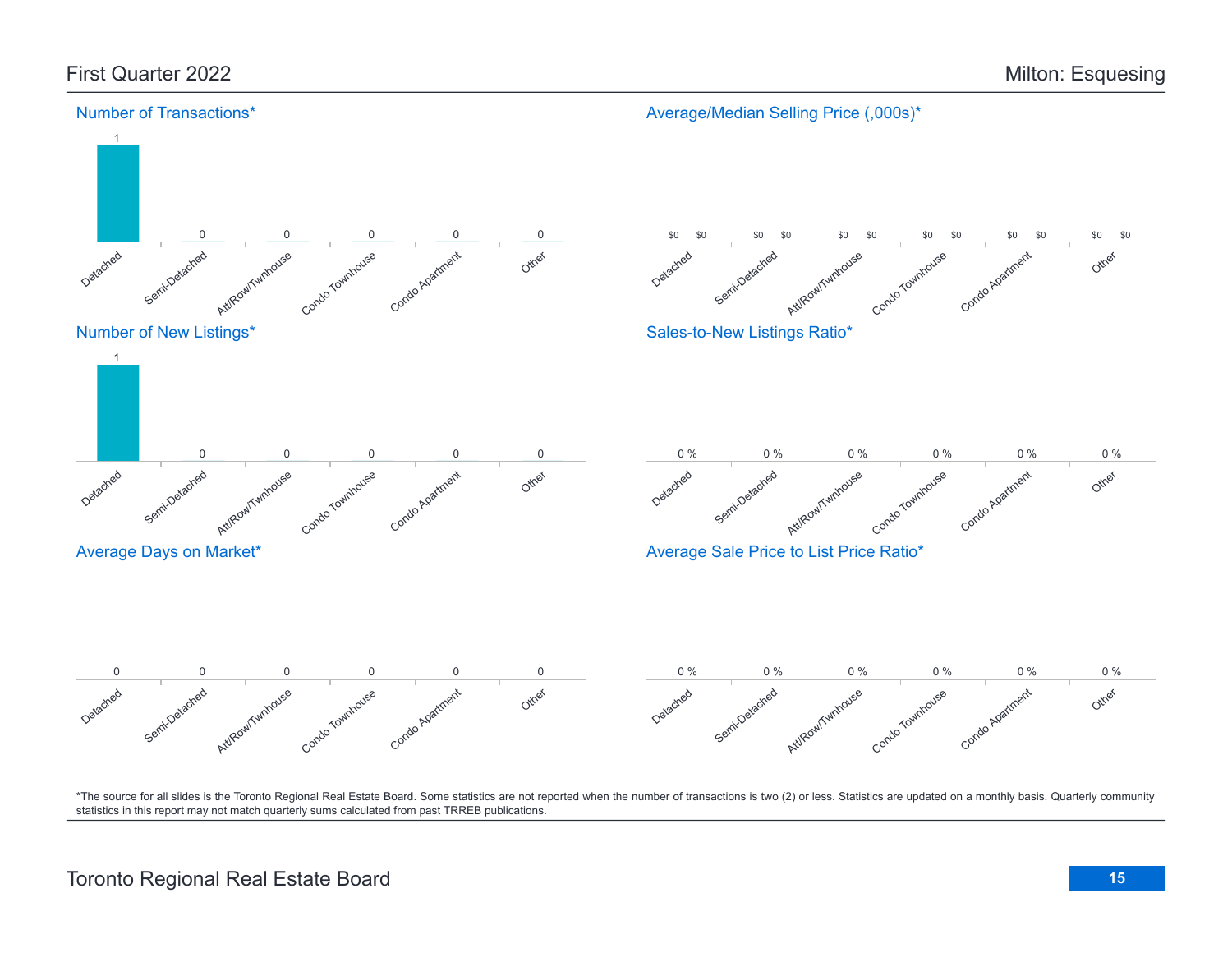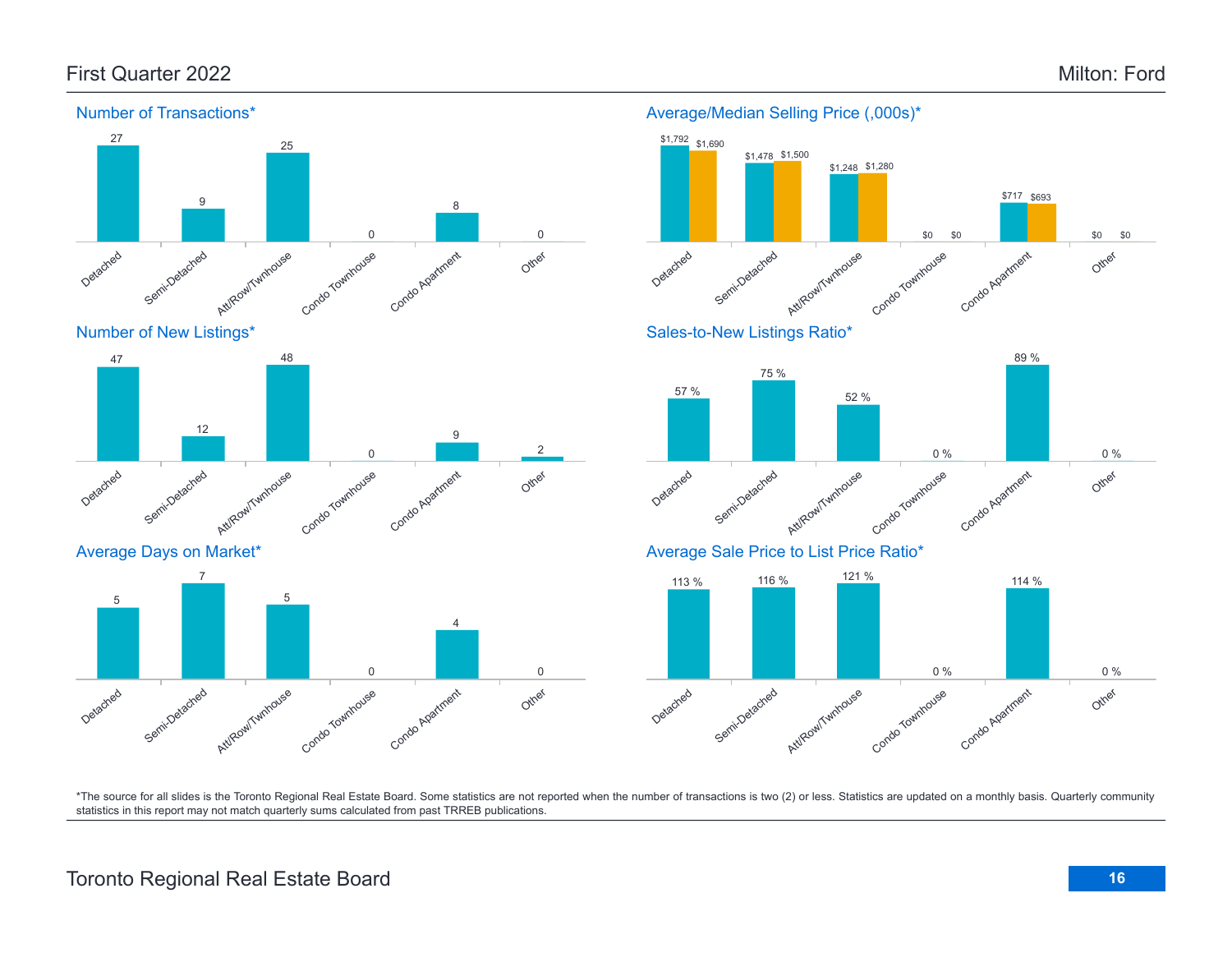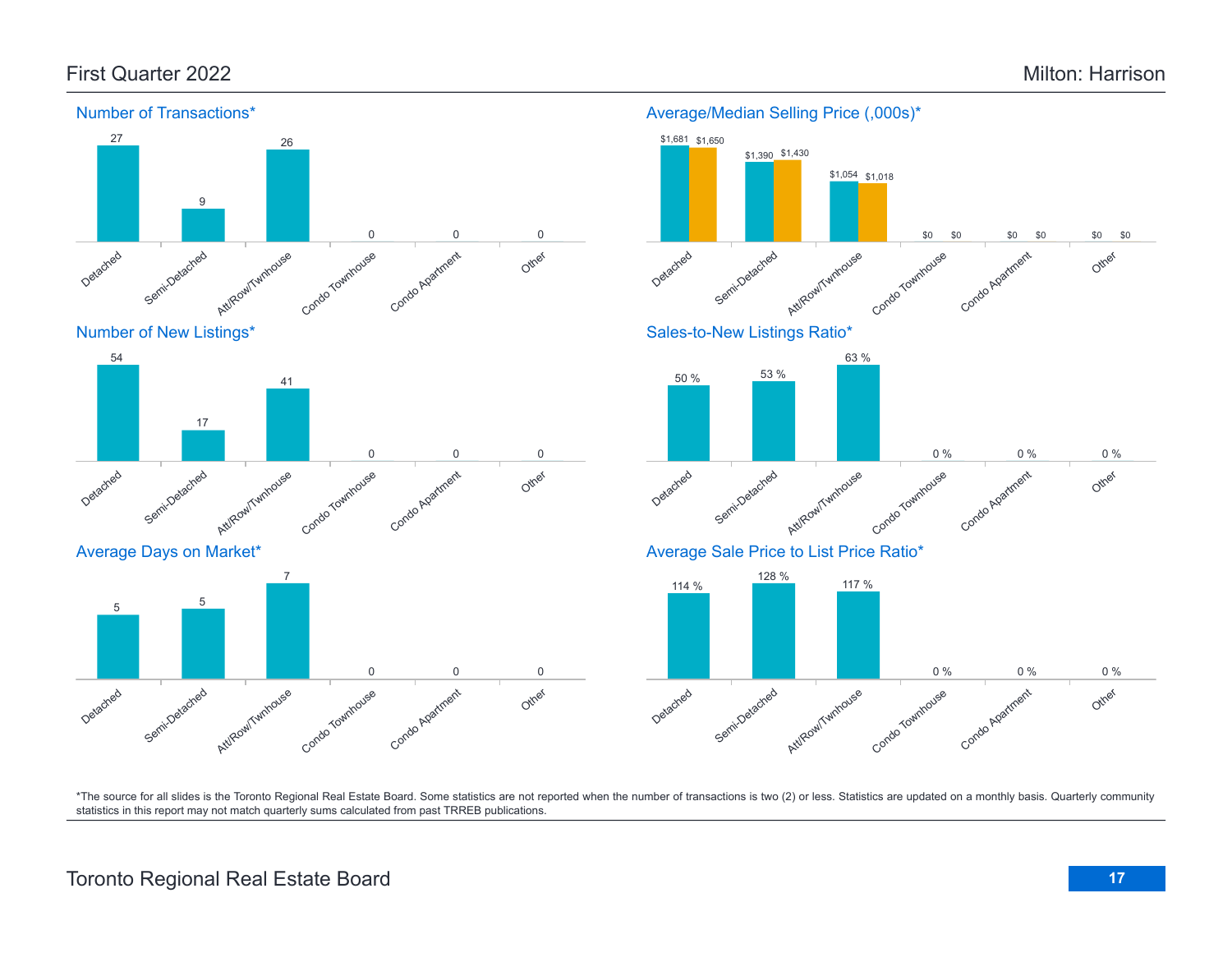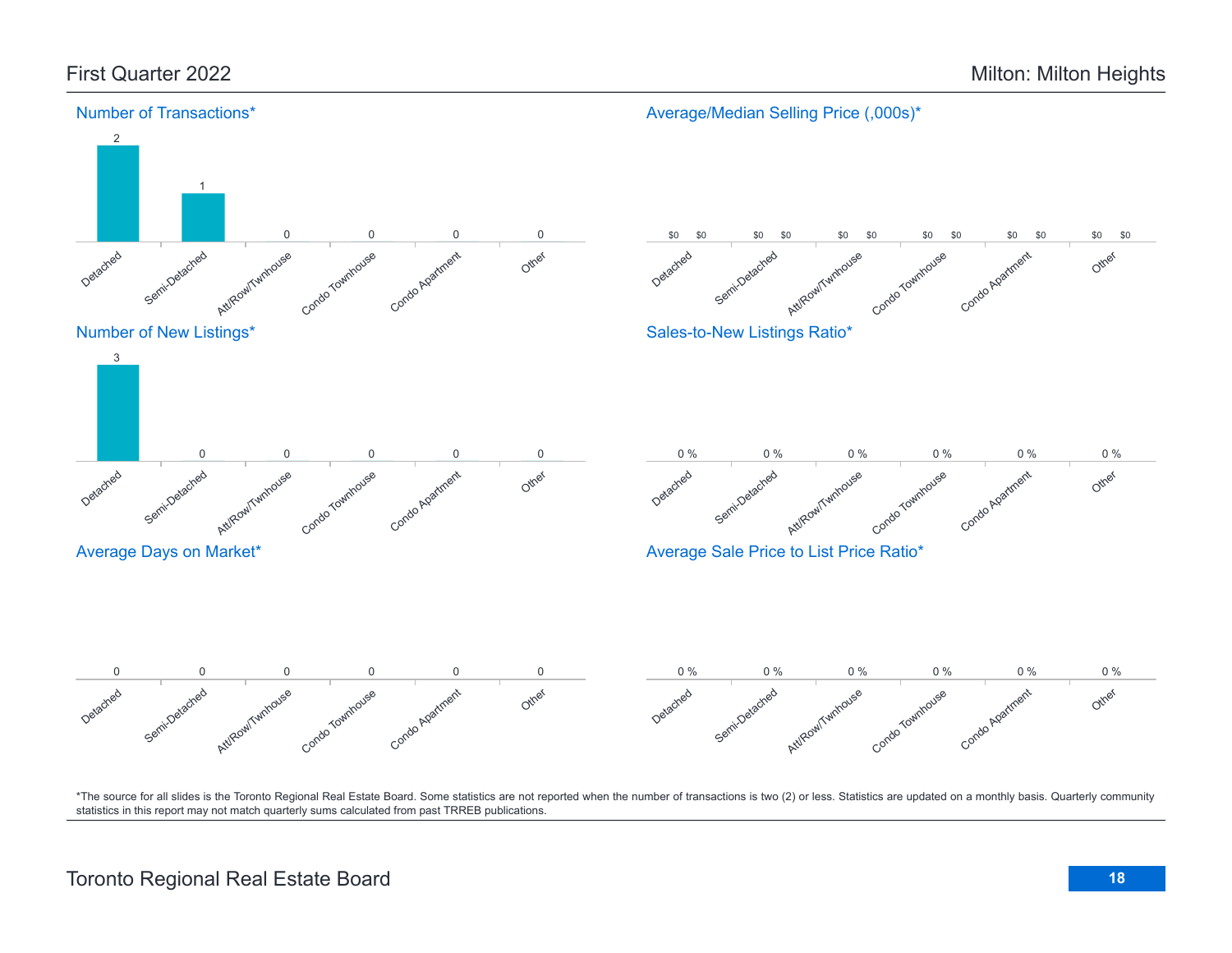Average/Median Selling Price (,000s)\*

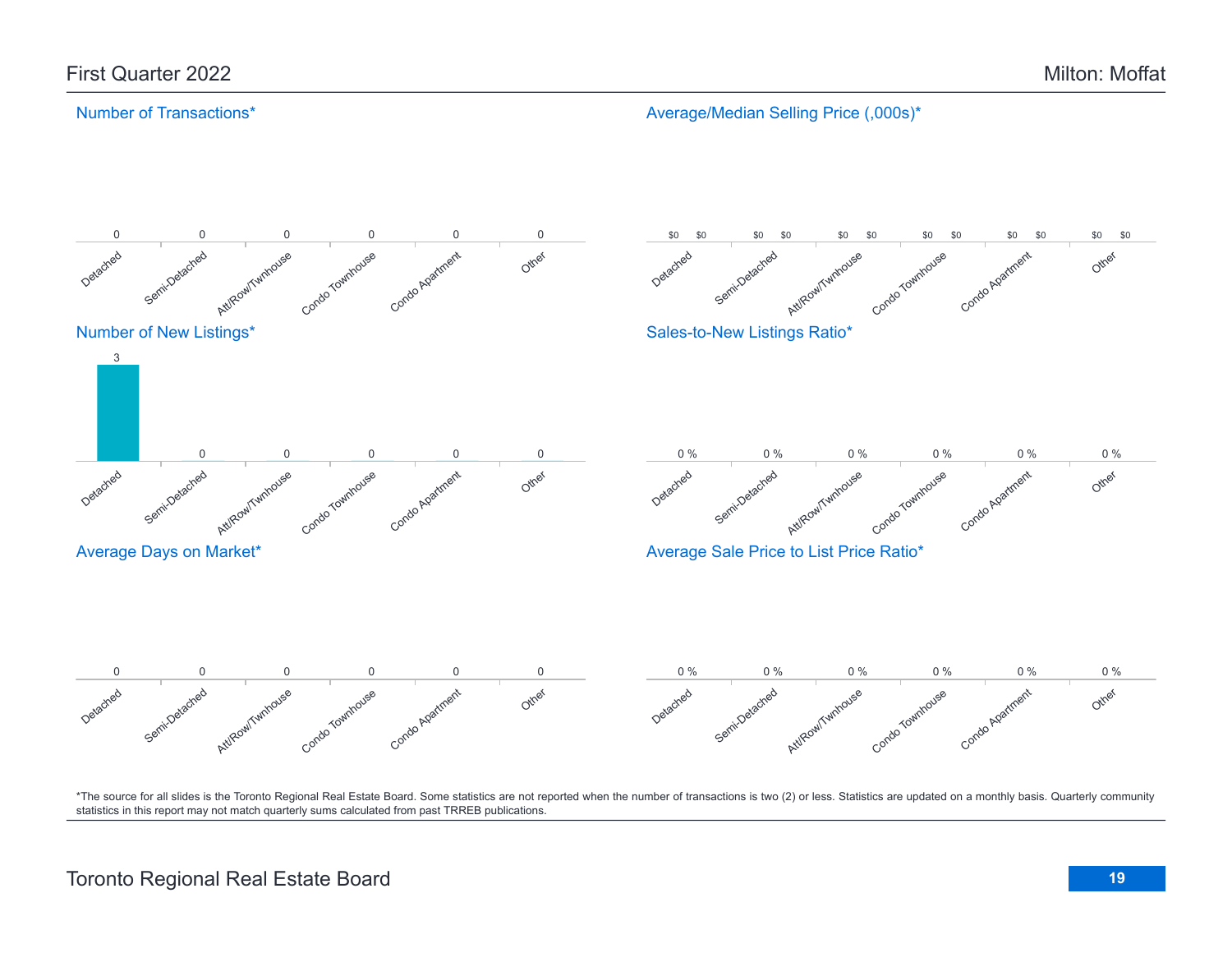Average/Median Selling Price (,000s)\*

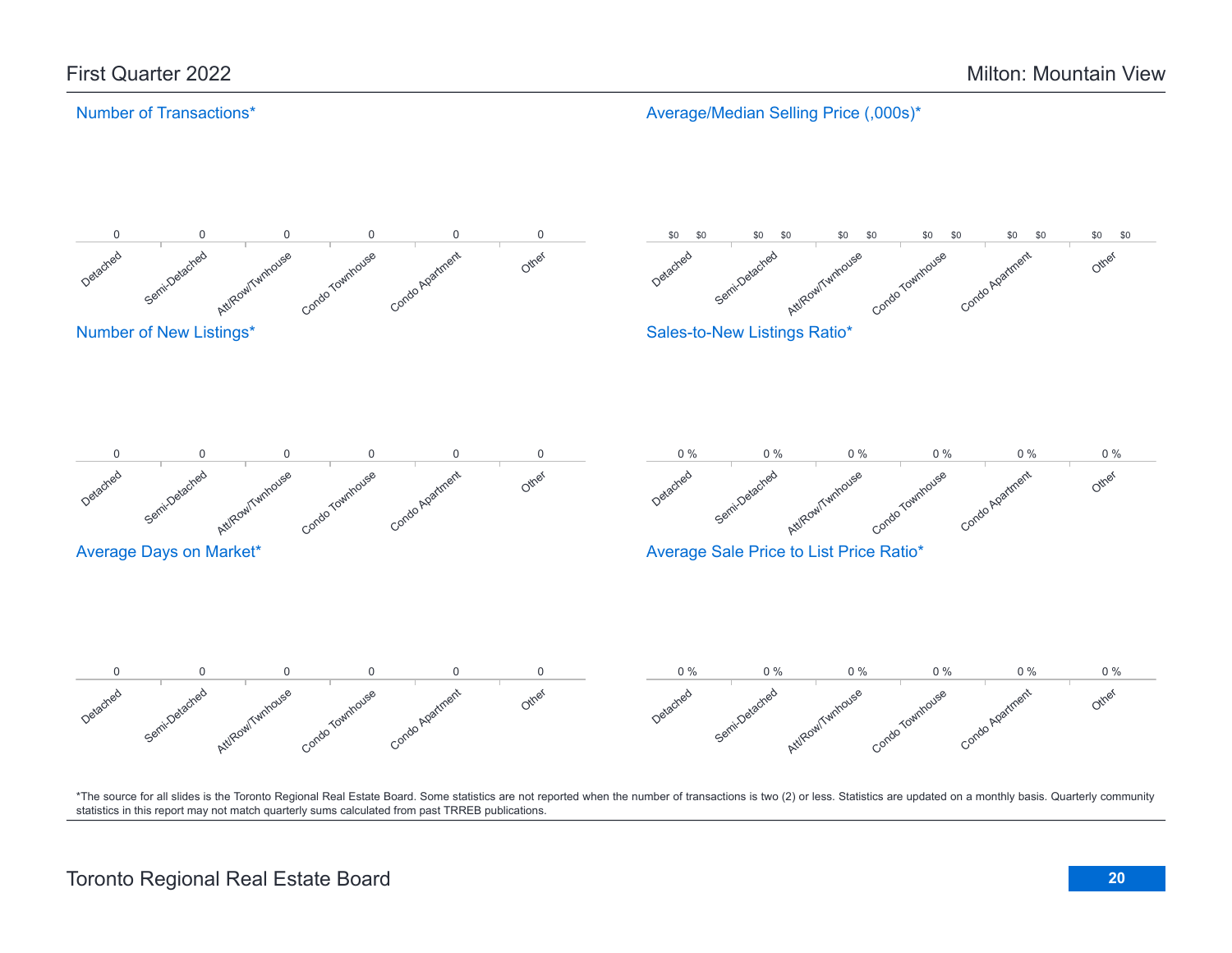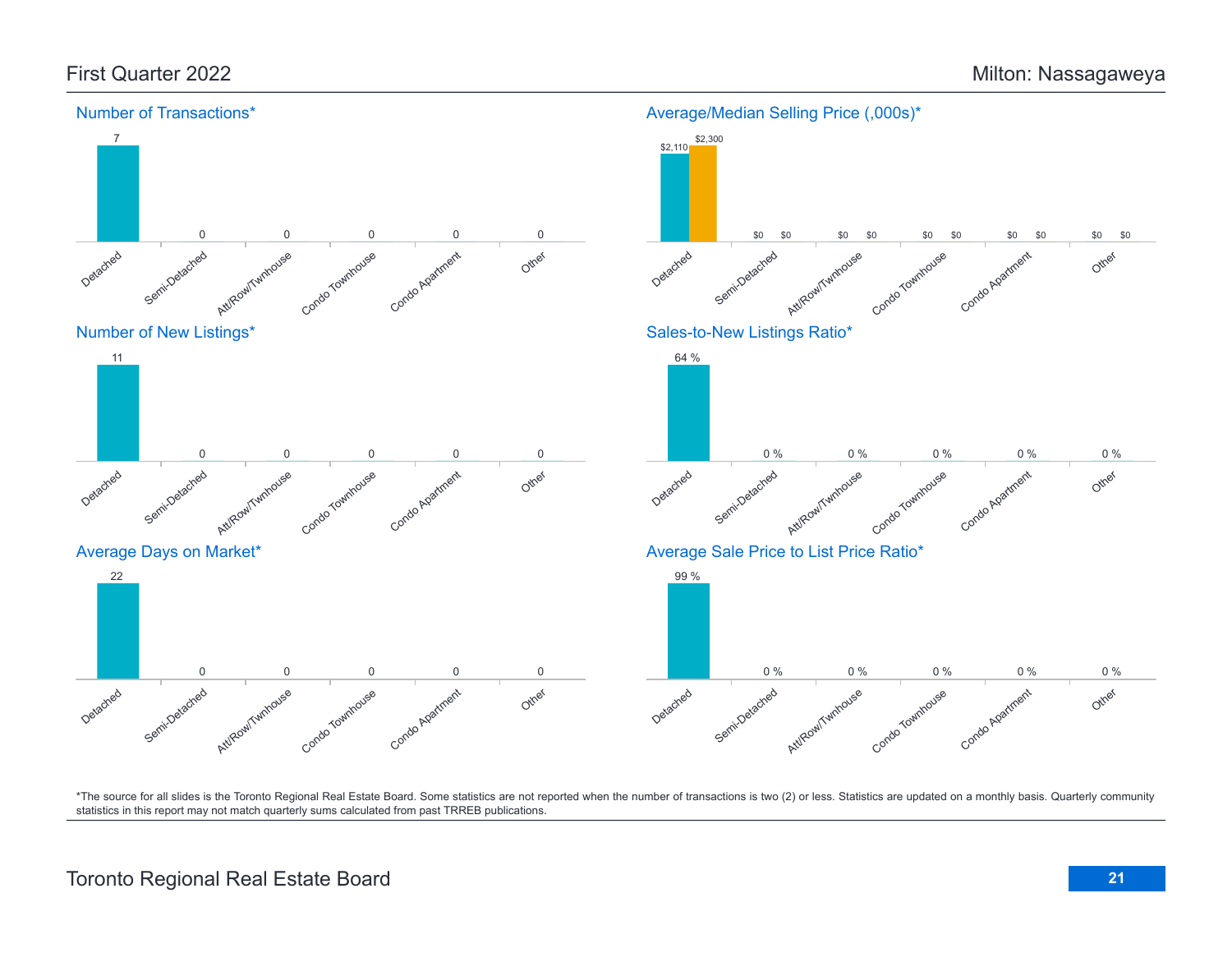Average/Median Selling Price (,000s)\*

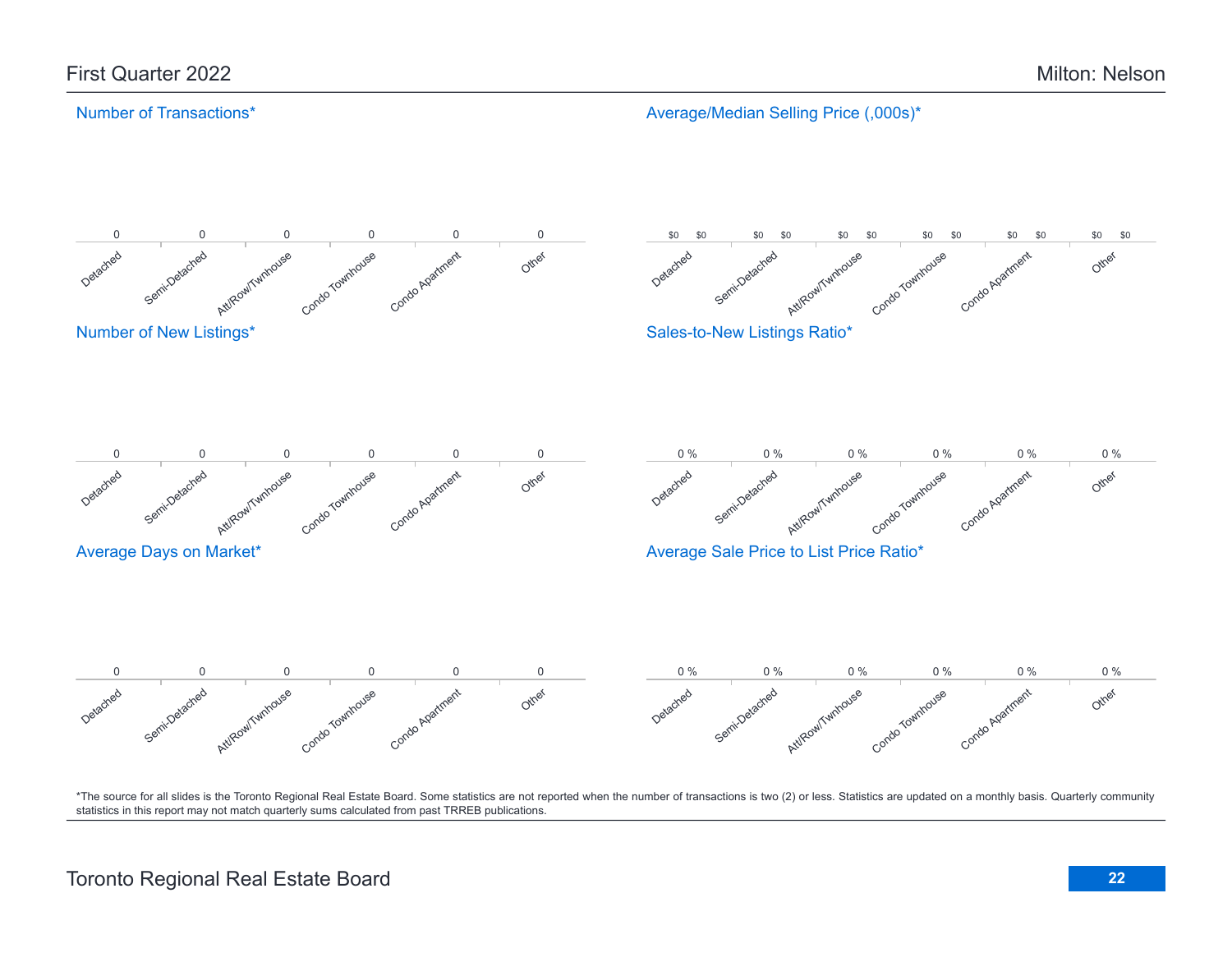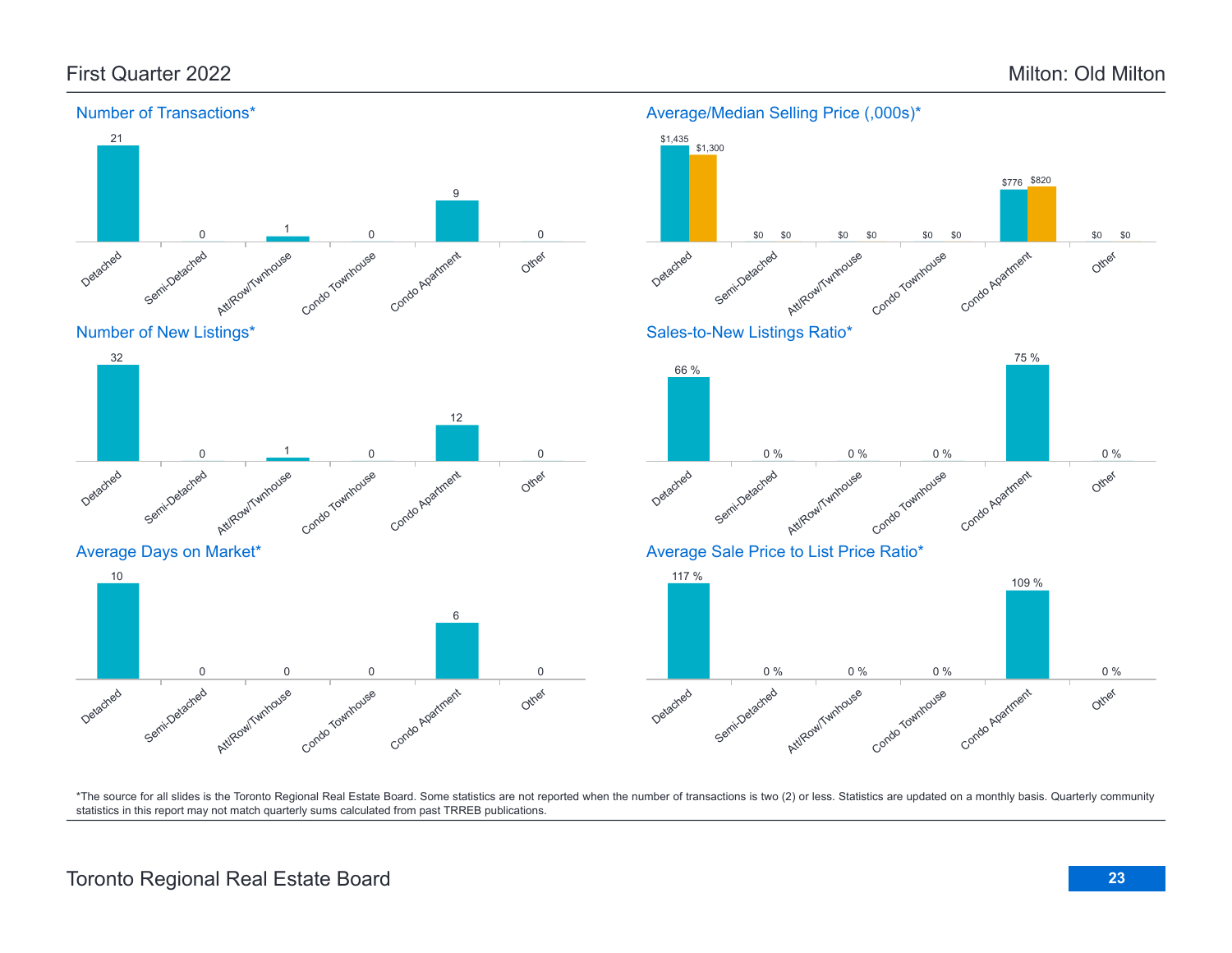Other

Other

Other

0 %

0 %

\$0

\$0



\*The source for all slides is the Toronto Regional Real Estate Board. Some statistics are not reported when the number of transactions is two (2) or less. Statistics are updated on a monthly basis. Quarterly community statistics in this report may not match quarterly sums calculated from past TRREB publications.

# Toronto Regional Real Estate Board **24**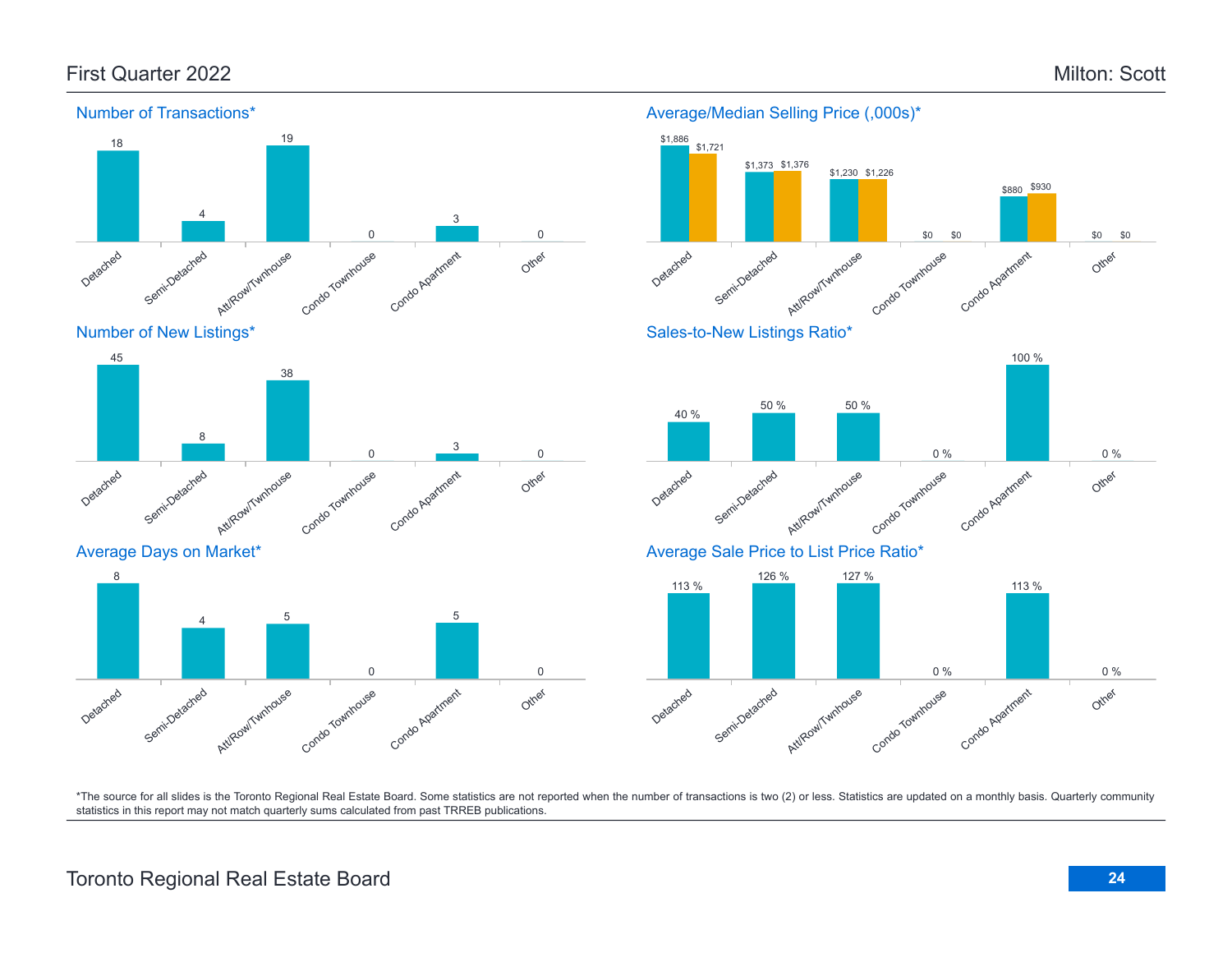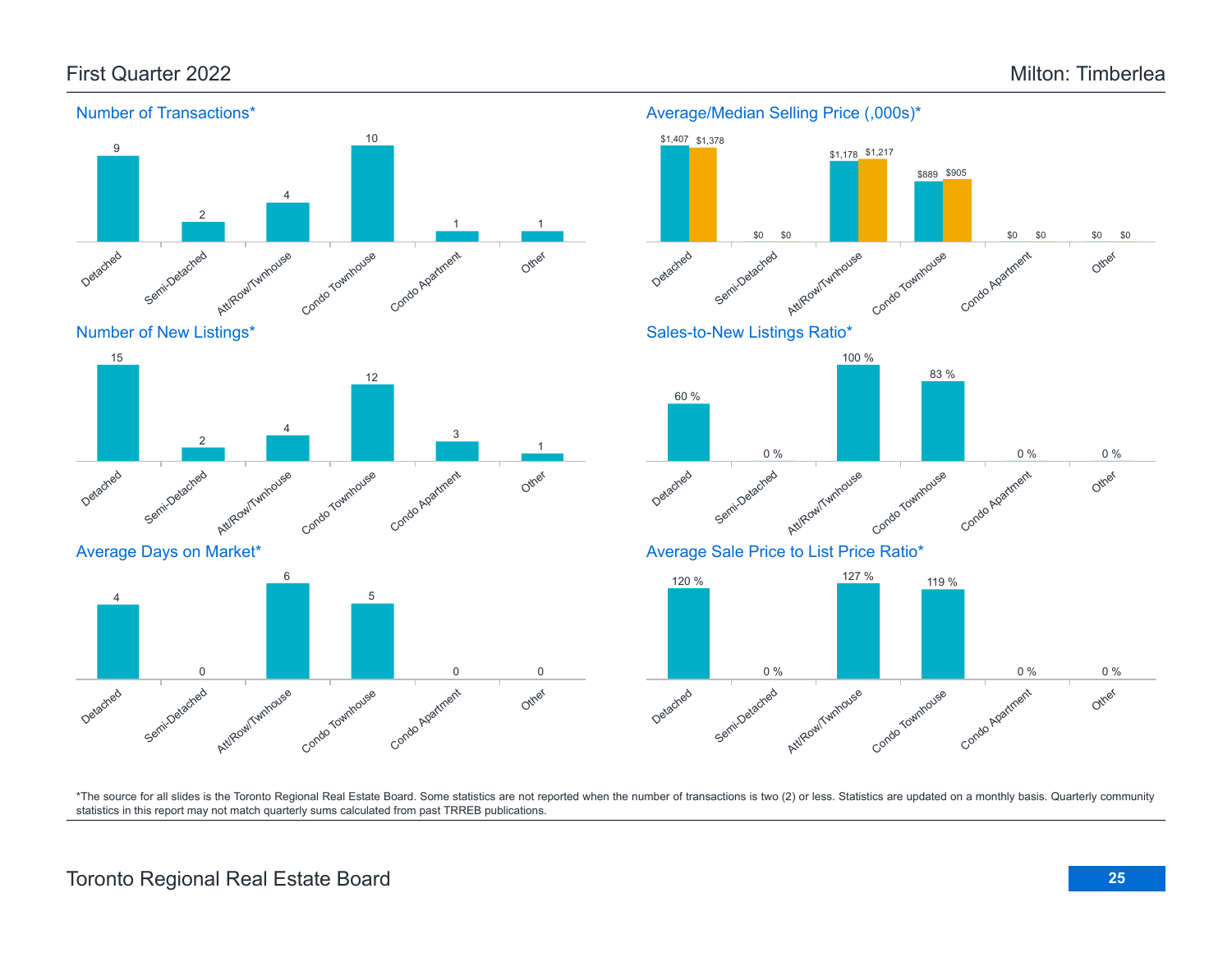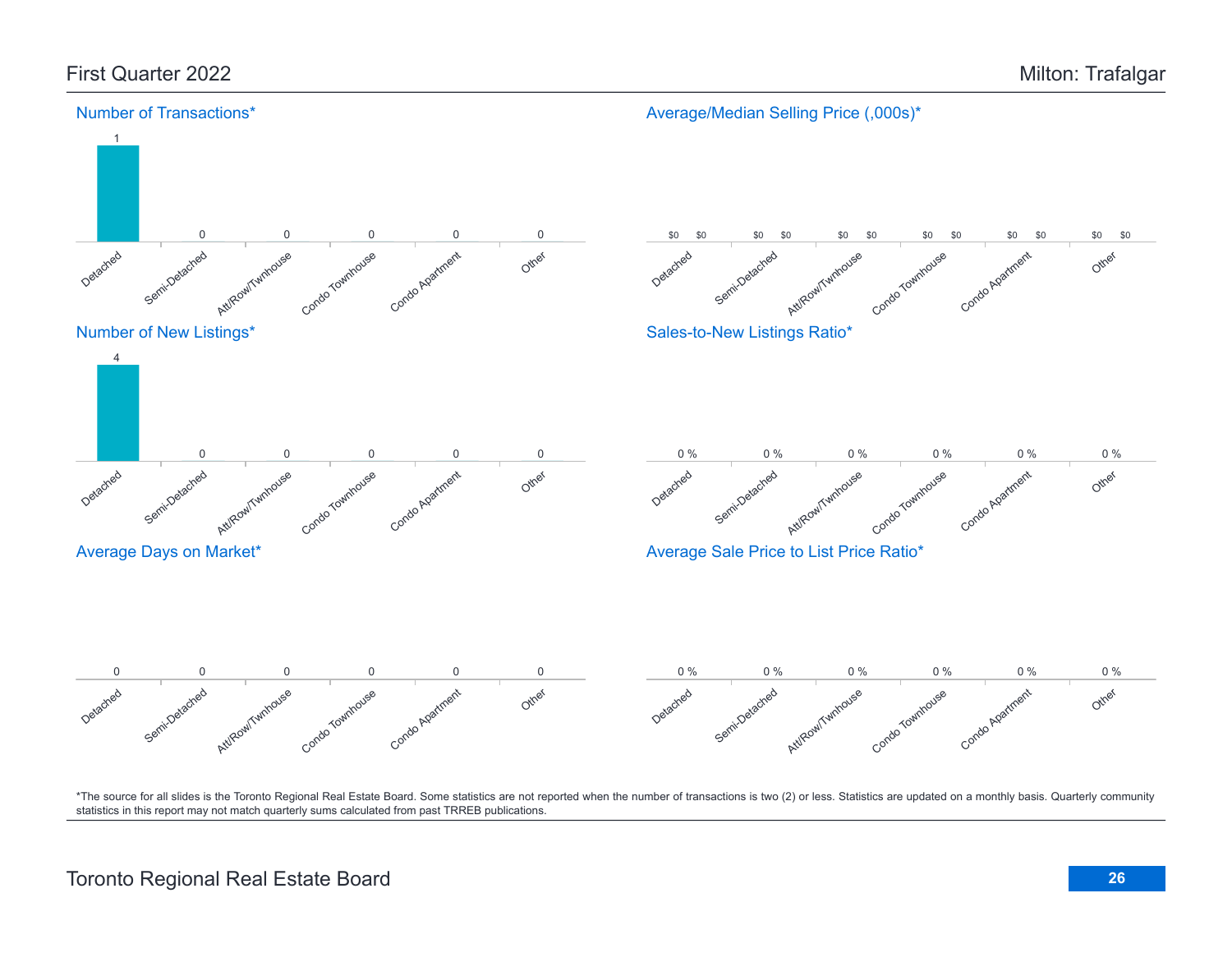## First Quarter 2022 Milton: Walker